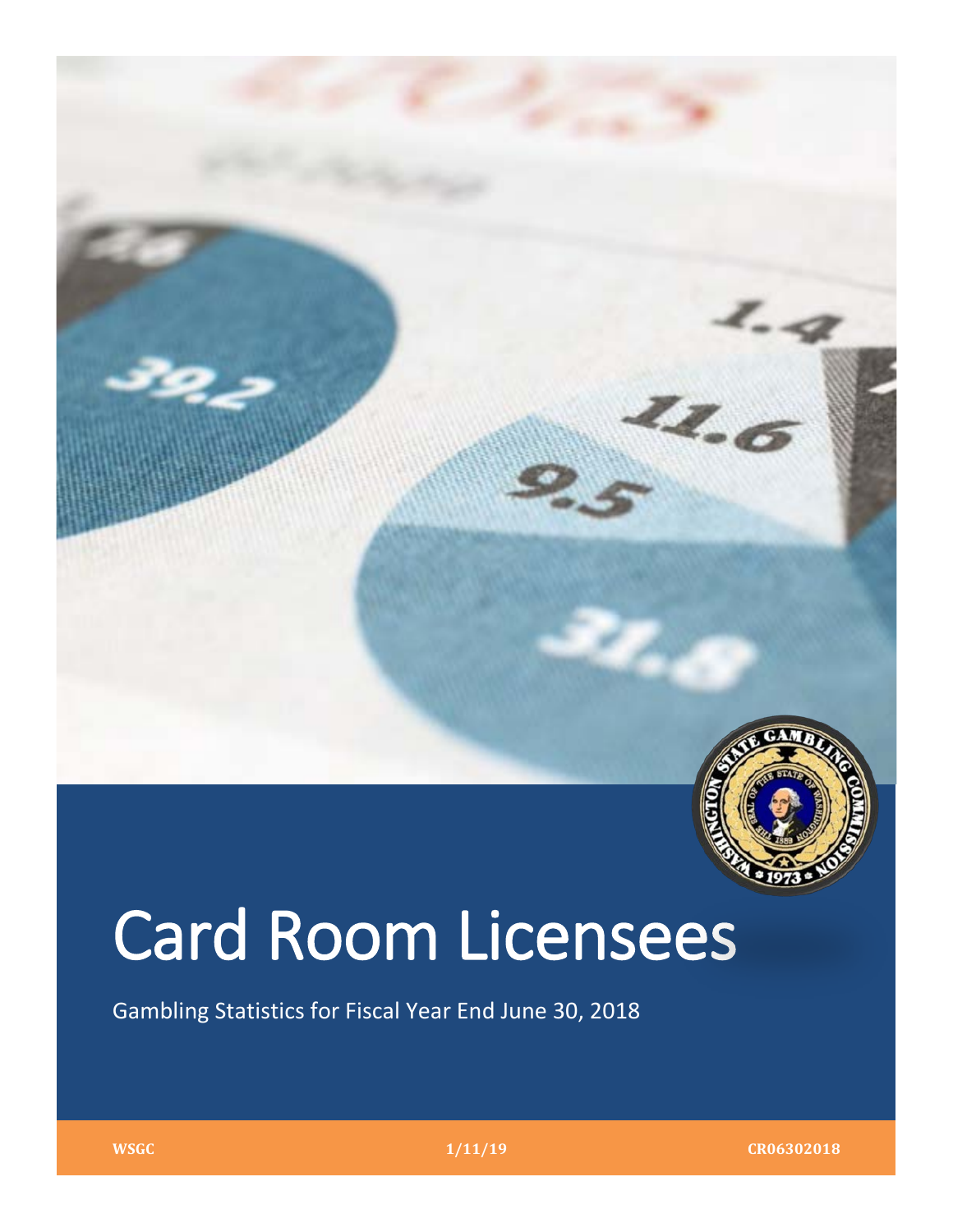# **Washington State Gambling Commission**



The Gambling Commission was created in 1973. We are the second oldest State gambling regulatory agency in the nation. See RCW 9.46 and WAC 230 for rules governing gambling activity in the State of Washington. See respective Tribal-State Gaming Compacts for the Gambling Commission's role in Class III gaming (casino style gambling) on Tribal lands. Search tools are available on our agency web site at [http://www.wsgc.wa.gov.](http://www.wsgc.wa.gov/)

Our Mission

**Protect the public by ensuring that gambling is legal and honest.** 

#### Our 2018-2022 Goals

- **Increase the Commission's role in helping people who are suffering from gambling disorders.**
- **Strengthen Legislative relationships.**
- **Staff continuity and succession planning.**
- Strengthen stakeholder relationships.

#### Our Vision

We will maintain public confidence by,

- **Conducting a fair and effective gambling regulatory and enforcement program.**
- **Investigating illegal activities.**
- **Building positive partnerships and relationships.**
- **Providing a workplace that allows employees to excel at their jobs.**
- Anticipating and responding to the evolving gambling industry.

#### Our Values

■ We value integrity, professionalism, respect and diversity.

Please feel free to explore our website and provide feedback regarding our reports. We hope you'll find the following information useful.

Sincerely,

Jail E. T. Rigilla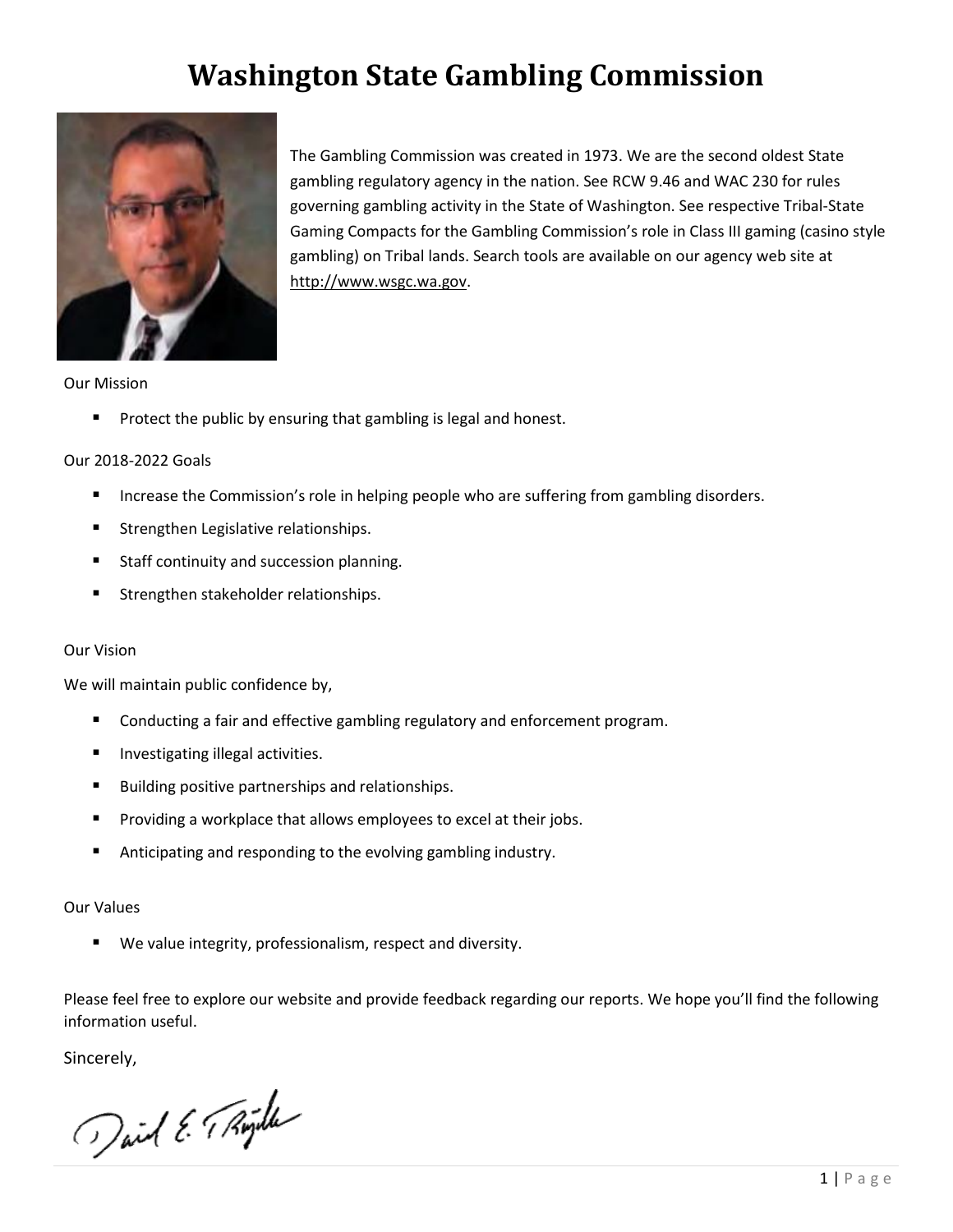# **Ranked by Gross Receipts – Commercial and Nonprofit Fiscal Year End June 30, 2018**

| Rank                    | <b>Location</b>                                        | <b>NO. Lic</b>       | <b>Gross Receipts</b>      | <b>Prizes Paid</b>    | <b>Net Receipts</b>        | <b>Local Tax</b>       |
|-------------------------|--------------------------------------------------------|----------------------|----------------------------|-----------------------|----------------------------|------------------------|
| $\mathbf{1}$            | <b>ROMAN CASINO</b>                                    | 67-00057             | \$16,866,639               | \$1,973,662           | \$14,892,977               | \$1,854,230            |
| $\overline{2}$          | <b>RIVERSIDE CASINO</b>                                | 67-00187             | \$12,170,960               | \$0                   | \$12,170,960               | \$1,217,096            |
| $\overline{\mathbf{3}}$ | THE PALACE                                             | 67-00010             | \$10,799,298               | \$0                   | \$10,799,298               | \$851,969              |
| 4                       | <b>GREAT AMERICAN CASINO</b>                           | 67-00194             | \$10,595,321               | \$0                   | \$10,595,321               | \$1,059,531            |
| 5                       | FORTUNE CASINO - RENTON                                | 67-00327             | \$10,262,951               | \$374,900             | \$9,888,051                | \$1,026,295            |
| 6                       | <b>GREAT AMERICAN CASINO</b>                           | 67-00012             | \$10,178,917               | \$0                   | \$10,178,917               | \$1,017,891            |
| 7                       | <b>LAST FRONTIER</b>                                   | 67-00055             | \$9,882,842                | \$349,398             | \$9,533,444                | \$790,532              |
| 8                       | <b>CASINO CARIBBEAN</b>                                | 67-00238             | \$8,787,473                | \$96,843              | \$8,690,630                | \$966,623              |
| $\boldsymbol{9}$        | <b>CRAZY MOOSE CASINO</b>                              | 67-00281             | \$8,615,674                | \$103,424             | \$8,512,250                | \$861,567              |
| 10                      | <b>GOLDIE'S SHORELINE CASINO</b>                       | 67-00016             | \$8,407,019                | \$0                   | \$8,407,019                | \$840,702              |
| 11                      | <b>MACAU CASINO</b>                                    | 67-00319             | \$8,072,418                | \$30,000              | \$8,042,418                | \$807,241              |
| 12                      | <b>FORTUNE POKER</b>                                   | 65-07446             | \$7,327,530                | \$5,055               | \$7,322,475                | \$2,392,753            |
| 13                      | <b>MACAU CASINO</b>                                    | 67-00239             | \$7,046,354                | \$50,000              | \$6,996,354                | \$777,068              |
| 14                      | <b>CHIPS CASINO/LAKEWOOD</b>                           | 67-00020             | \$6,874,747                | \$0                   | \$6,874,747                | \$756,221              |
| 15                      | SILVER DOLLAR CASINO                                   | 67-00305             | \$6,717,698                | \$98,298              | \$6,619,400                | \$671,770              |
| 16                      | <b>FORTUNE CASINO - TUKWILA</b>                        | 67-00329             | \$6,589,329                | \$239,760             | \$6,349,569                | \$658,934              |
| 17                      | PALACE CASINO LAKEWOOD                                 | 67-00028             | \$5,863,845                | \$0                   | \$5,863,845                | \$645,025              |
| 18                      | <b>CASINO CARIBBEAN</b>                                | 67-00093             | \$5,721,215                | \$96,345              | \$5,624,870                | \$572,121              |
| 19                      | <b>COYOTE BOB'S CASINO</b>                             | 67-00282             | \$5,374,555                | \$88,760              | \$5,285,795                | \$537,455              |
| 20                      | SILVER DOLLAR CASINO                                   | 67-00299             | \$5,148,396                | \$123,192             | \$5,025,204                | \$514,839              |
| 21                      | <b>IRON HORSE CASINO</b>                               | 67-00192             | \$5,025,477                | \$604,686             | \$4,420,791                | \$185,769              |
| 22                      | <b>WIZARDS CASINO</b>                                  | 67-00287             | \$4,962,453                | \$231,780             | \$4,730,673                | \$396,917              |
| 23                      | <b>GREAT AMERICAN CASINO</b>                           | 67-00184             | \$4,849,241                | \$0                   | \$4,849,241                | \$533,416              |
| 24                      | <b>BLACK PEARL RESTAURANT</b>                          | 67-00321             | \$4,744,293                | \$236,900             | \$4,507,393                | \$284,657              |
| 25                      | <b>CRAZY MOOSE CASINO II</b>                           | 67-00283             | \$4,658,338                | \$79,853              | \$4,578,485                | \$465,833              |
| 26                      | CLUB HOLLYWOOD CASINO                                  | 67-00303             | \$4,498,899                | \$53,576              | \$4,445,323                | \$449,890              |
| 27                      | <b>ROYAL CASINO</b>                                    | 67-00301             | \$4,355,099                | \$117,220             | \$4,237,879                | \$435,508              |
| 28                      | HAWKS PRAIRIE CASINO                                   | 67-00091             | \$4,328,610                | \$329,379             | \$3,999,231                | \$324,646              |
| 29                      | SILVER DOLLAR CASINO                                   | 67-00302             | \$4,290,875                | \$93,132              | \$4,197,743                | \$330,302              |
| 30                      | ALL STAR CASINO                                        | 67-00058             | \$3,541,697                | \$108,480             | \$3,433,217                | \$70,834               |
| 31                      | LUCKY 21 CASINO                                        | 67-00322             | \$3,388,264                | \$17,000<br>\$337,305 | \$3,371,264<br>\$3,027,927 | \$101,648              |
| 32<br>33                | RED DRAGON CASINO<br><b>SLO PITCH PUB &amp; EATERY</b> | 67-00315<br>67-00038 | \$3,365,232<br>\$3,239,396 | \$0                   | \$3,239,396                | \$336,522<br>\$323,939 |
| 34                      | <b>BUZZ INN STEAKHOUSE</b>                             | 67-00183             | \$3,007,807                | \$43,610              | \$2,964,197                | \$240,624              |
| 35                      | <b>ROXY'S BAR &amp; GRILL</b>                          | 67-00231             | \$2,885,400                | $\overline{$}5,900$   | \$2,879,500                | \$313,911              |
| 36                      | <b>NOB HILL CASINO</b>                                 | 67-00173             | \$2,635,008                | \$37,045              | \$2,597,963                | \$263,500              |
| 37                      | <b>JOKER'S CASINO SPORTS BAR</b>                       | 67-00006             | \$2,493,626                | \$0                   | \$2,493,626                | \$249,077              |
| 38                      | PAPAS CASINO RESTAURANT                                | 67-00004             | \$2,243,273                | \$0                   | \$2,243,273                | \$210,385              |
| 39                      | <b>CARIBBEAN CARDROOM</b>                              | 67-00285             | \$2,196,363                | \$101,230             | \$2,095,133                | \$241,600              |
| 40                      | <b>LILAC LANES &amp; CASINO</b>                        | 67-00267             | \$1,813,451                | \$47,850              | \$1,765,601                | \$36,268               |
| 41                      | <b>GREAT AMERICAN CASINO</b>                           | 67-00334             | \$1,802,377                | \$0                   | \$1,802,377                | \$46,147               |
| 42                      | <b>CLEARWATER SALOON</b>                               | 67-00328             | \$1,626,259                | \$1,877               | \$1,624,382                | \$99,536               |
| 43                      | <b>ACES CASINO</b>                                     | 67-00325             | \$1,480,756                | \$14,218              | \$1,466,538                | \$29,999               |
| 44                      | THE GETAWAY CASINO                                     | 67-00332             | \$1,460,206                | \$737,696             | \$722,510                  | \$54,445               |
| 45                      | <b>EMERALD DOWNS</b>                                   | 67-00335             | \$1,206,908                | \$190,800             | \$1,016,108                | \$45,297               |
| 46                      | THE HIDEAWAY                                           | 65-07236             | \$1,044,770                | \$13,500              | \$1,031,270                | \$82,386               |
| 47                      | <b>LANCER LANES</b>                                    | 67-00276             | \$883,988                  | \$22,947              | \$861,041                  | \$34,519               |
| 48                      | <b>ZEPPOZ</b>                                          | 67-00209             | \$808,934                  | \$20,366              | \$788,568                  | \$55,971               |
| 49                      | <b>WILD GOOSE CASINO</b>                               | 67-00212             | \$724,558                  | \$0                   | \$724,558                  | \$57,966               |
| 50                      | <b>UBET CASINO</b>                                     | 67-00039             | \$659,086                  | \$12,485              | \$646,601                  | \$6,468                |
| 51                      | RC'S AT VALLEY LANES                                   | 67-00336             | \$526,561                  | \$0                   | \$526,561                  | \$26,326               |
| 52                      | <b>RC'S</b>                                            | 67-00232             | \$196,169                  | \$0                   | \$196,169                  | \$11,152               |
| 53                      | FOE 03936                                              | 60-00412             | \$21,825                   | \$0                   | \$21,825                   | \$872                  |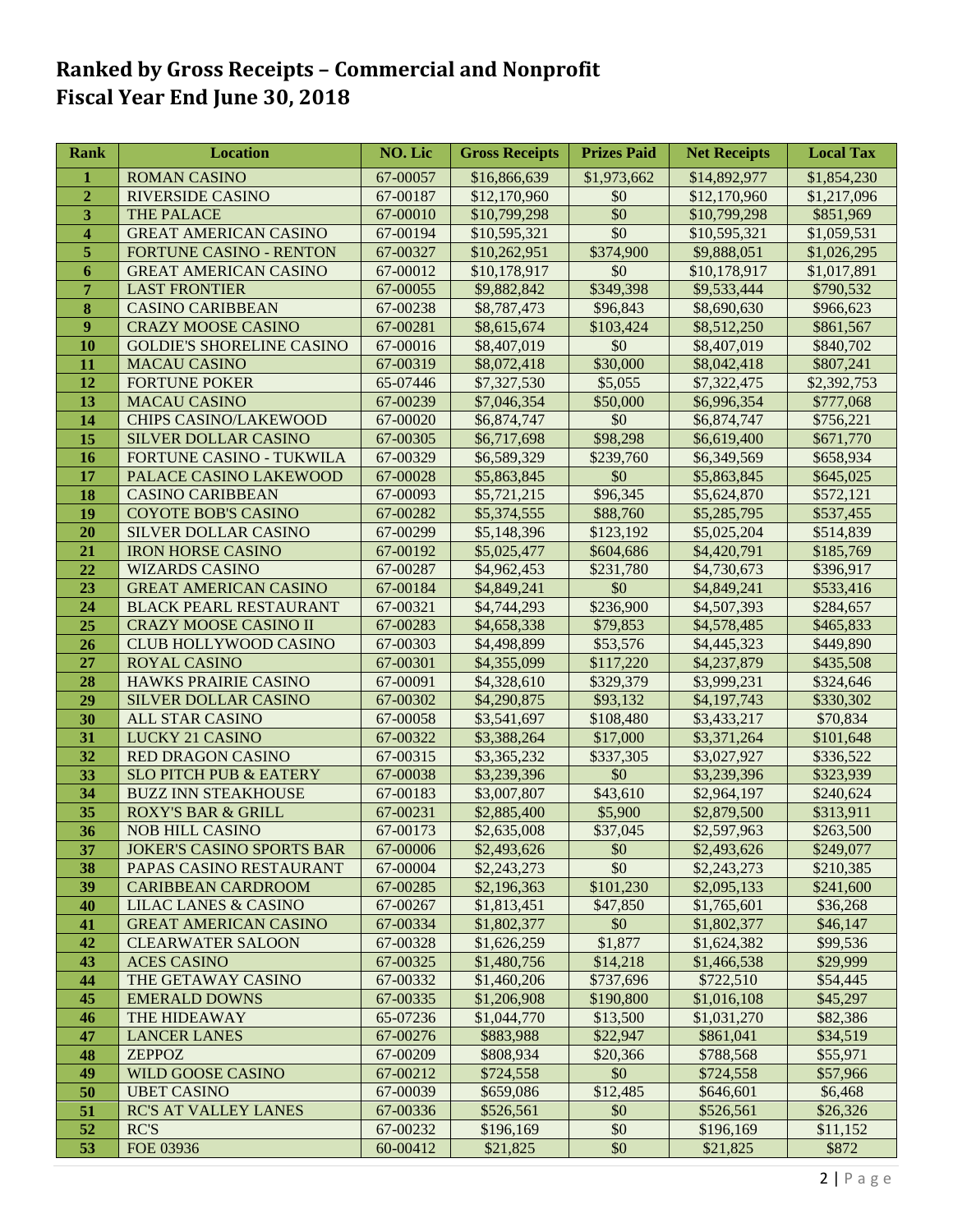| <b>Rank</b> | <b>Location</b>          | NO. Lic  | <b>Gross Receipts</b> | <b>Prizes Paid</b> | <b>Net Receipts</b> | <b>Local Tax</b> |
|-------------|--------------------------|----------|-----------------------|--------------------|---------------------|------------------|
| 54          | <b>MARIO'S PIZZA</b>     | 65-01528 | \$21,806              | \$0                | \$21,806            | \$0              |
| 55          | FOE 02116                | 60-00293 | \$9,754               | \$9,754            | \$0                 | \$0              |
| 56          | LOOM 02362               | 60-00478 | \$9,582               | \$0                | \$9,582             | \$736            |
| 57          | <b>OSJ RESTAURANT</b>    | 65-07300 | \$7,503               | \$0                | \$7,503             | \$826            |
| 58          | <b>FVHS BOOSTER CLUB</b> | 60-00537 | \$3,128               | \$500              | \$2,628             | \$0              |
| 59          | <b>KEIRO NORTHWEST</b>   | 60-00541 | \$1,296               | \$400              | \$896               | \$0              |
| 60          | <b>SNOHOMISH SENIORS</b> | 60-00359 | \$853                 | \$0                | \$853               | \$0              |
| -61         | <b>MID-CITY CONCERNS</b> | 60-00506 | \$58                  | \$118,175          | $-$ \$118,117       | \$0              |

#### **Card Room Notes**

#### (1) **Gambling gross receipts**:

- a. House-banked operators gambling gross receipts: net win & fees collected.
- b. Nonhouse-banked/social operators gambling gross receipts: fees collected.

Net win: total money taken in by the house-banked tables, less the amount paid out in winning hands.

Fees collected: total amount of fees collected for allowing persons to play cards. Fees includes several methods of collections, grouped into three types:

a. Time: charging for time at the tables, in half-hour, hour or other increments.

Rake: charging a percentage of the total amount wagered by players during one hand.

By hand: charging a fixed amount to play in each hand.

- b. Administrative: fees are the portion of player-supported jackpots that the operator charges for administering the player-supported jackpot.
- c. Tournament: includes fees collected from players to enter a card tournament, less buy-ins and food/drink given to players, or other.
- (2) **Prizes Paid:** the combined total of cash prizes paid out and the cost to the licensee of all merchandise awarded as prizes.

Tournament: actual cost to the licensee of cash and/or merchandise provided to entrants to promote a card tournament.

Other: includes operator-supported jackpot seed money for nonhouse-banked rooms.

(3) Revenues and expenses are for gambling purposes only, and do not reflect all operating costs of nongambling portions of the business or organization.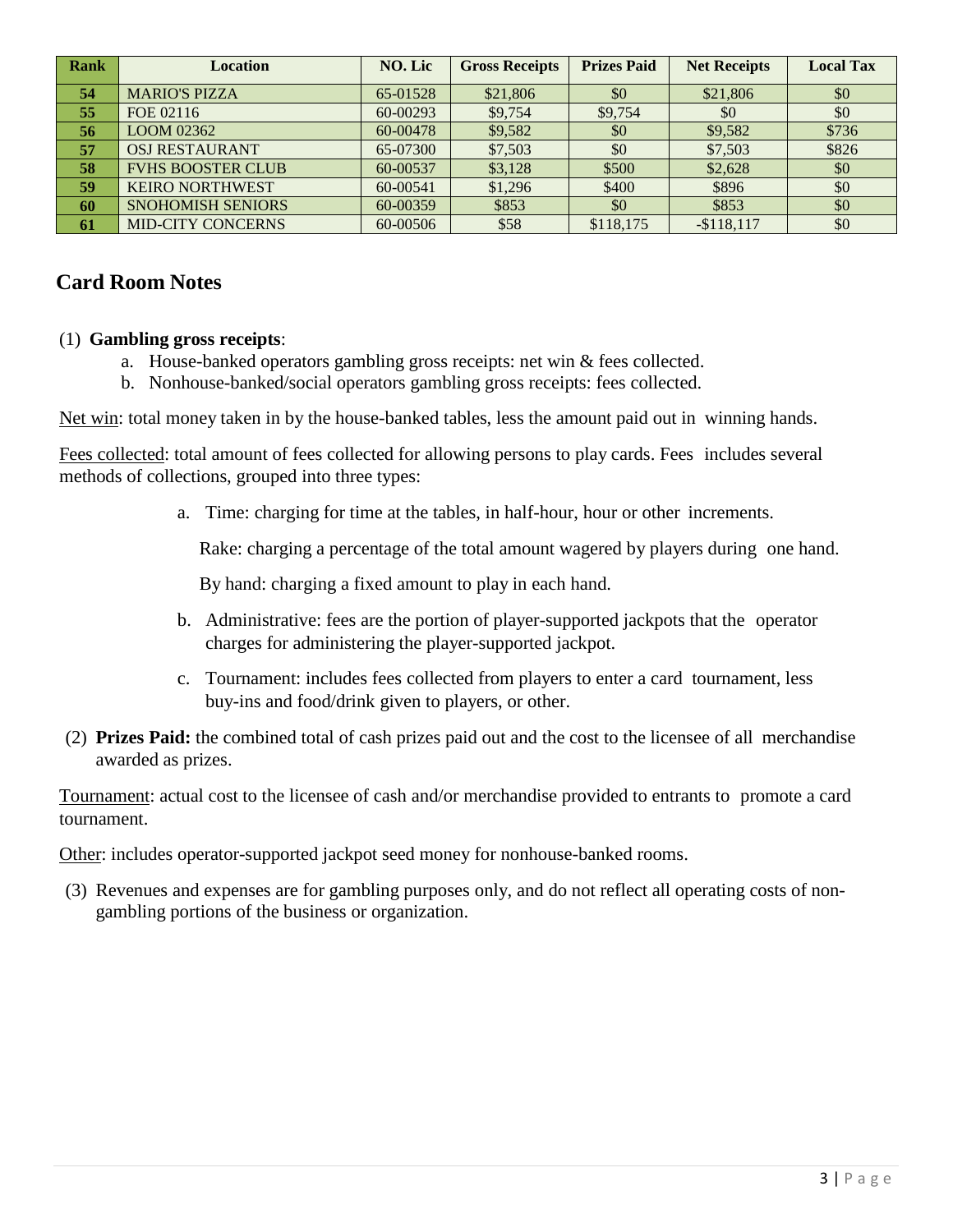

# **Five-Year Trends: FY End June 30, 2018**